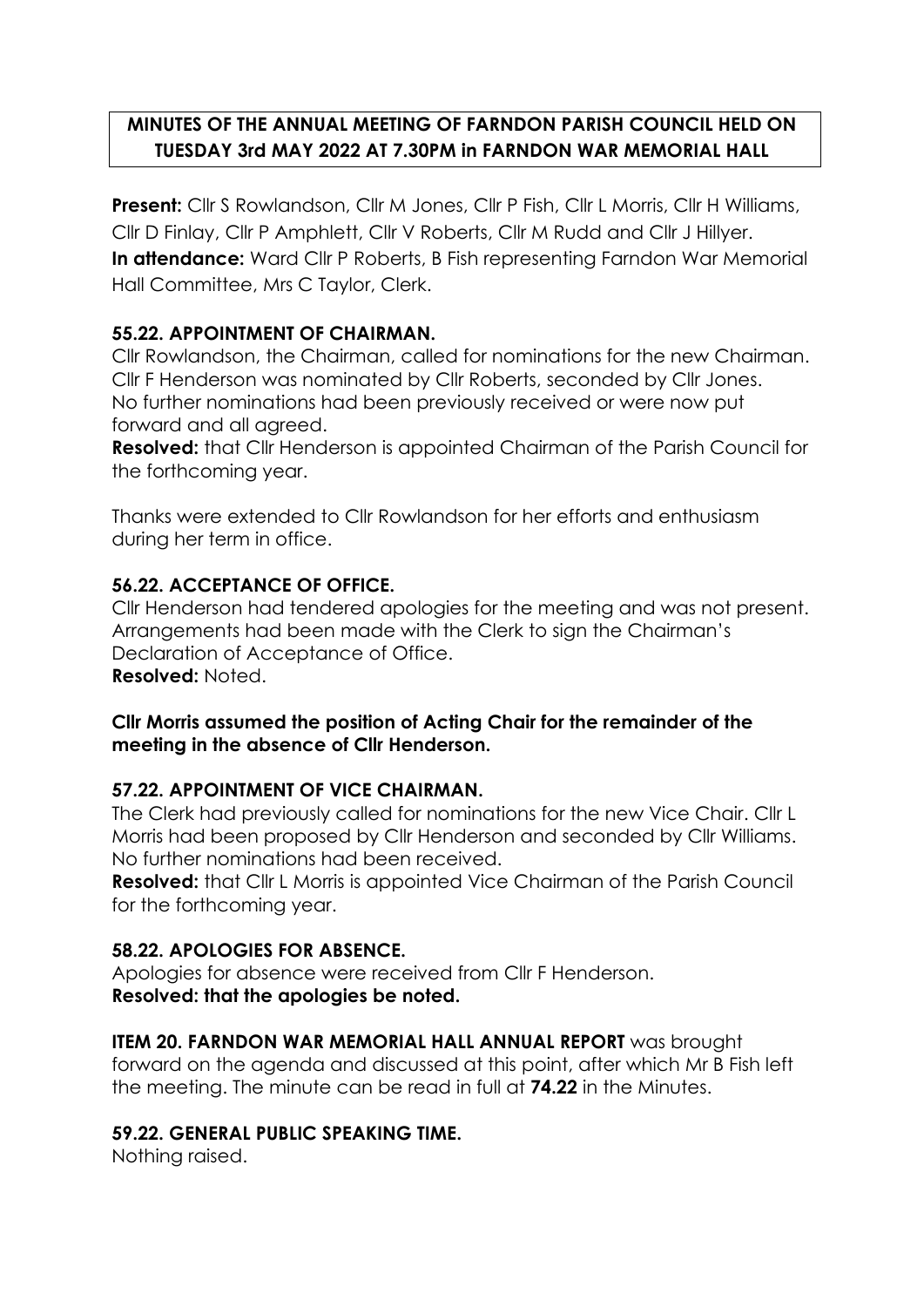### **60.22. DECLARATIONS OF INTEREST.**

No declarations of interest were made.

#### **61.22. COMMUNITY SAFETY.**

Police monthly report had been circulated prior to the meeting. PCSO McKevitt was not in attendance. **Resolved:** Noted.

#### **62.22. BOROUGH COUNCILLORS REPORT.**

Monthly report had been circulated prior to the meeting. Cllr P Roberts was in attendance and further reported:

i)Correspondence had been received from a Denamere Lane resident regarding interactions with CWAC over the road surface and flooding issues. Cllr Roberts had reaffirmed his inability to assist as CWAC were dealing with the matter.

ii)Ukrainian refugees: Cllr Roberts extended his thanks to those offering local assistance to refugees wanting to come to the UK and noted that CWAC appeared to be doing everything they could to assist. Places for children in local schools were however proving difficult to secure.

#### **Resolved: Noted**.

### **63.22 MINUTES OF THE ANNUAL PARISH MEETING.**

**Resolved:** that the Minutes of the Annual Parish meeting held on 5th April 2022 be confirmed as a true record and be signed by the Chairman. **Proposed Cllr V Roberts Seconded Cllr P Fish.**

#### **64.22. MINUTES OF THE LAST ORDINARY MEETING.**

**Resolved:** that the Minutes of the meeting of the Parish Council held on 5th April 2022 be confirmed as a true record and be signed by the Chairman. **Proposed Cllr P Fish Seconded Cllr M Jones.**

#### **65.22. CLERK'S REPORT.**

**Resolved: that the clerk's report be noted.**

#### **66.22. COMMITTEE MEMBERSHIP AND RESPONSIBILITIES.**

**Resolved:** that membership and responsibility for the following committees was agreed as follows:

Ch.A.L.C. area meetings – Cllr Williams and the Clerk.

Churchyard/Remembrance Garden Committee – **Resolved:** To cease as originally set up to discuss the provision of a new burial ground.

Remembrance Garden Working Group – Cllrs Morris, Williams and Fish. **Resolved:** This group to meet before the June meeting to discuss a layout/plan.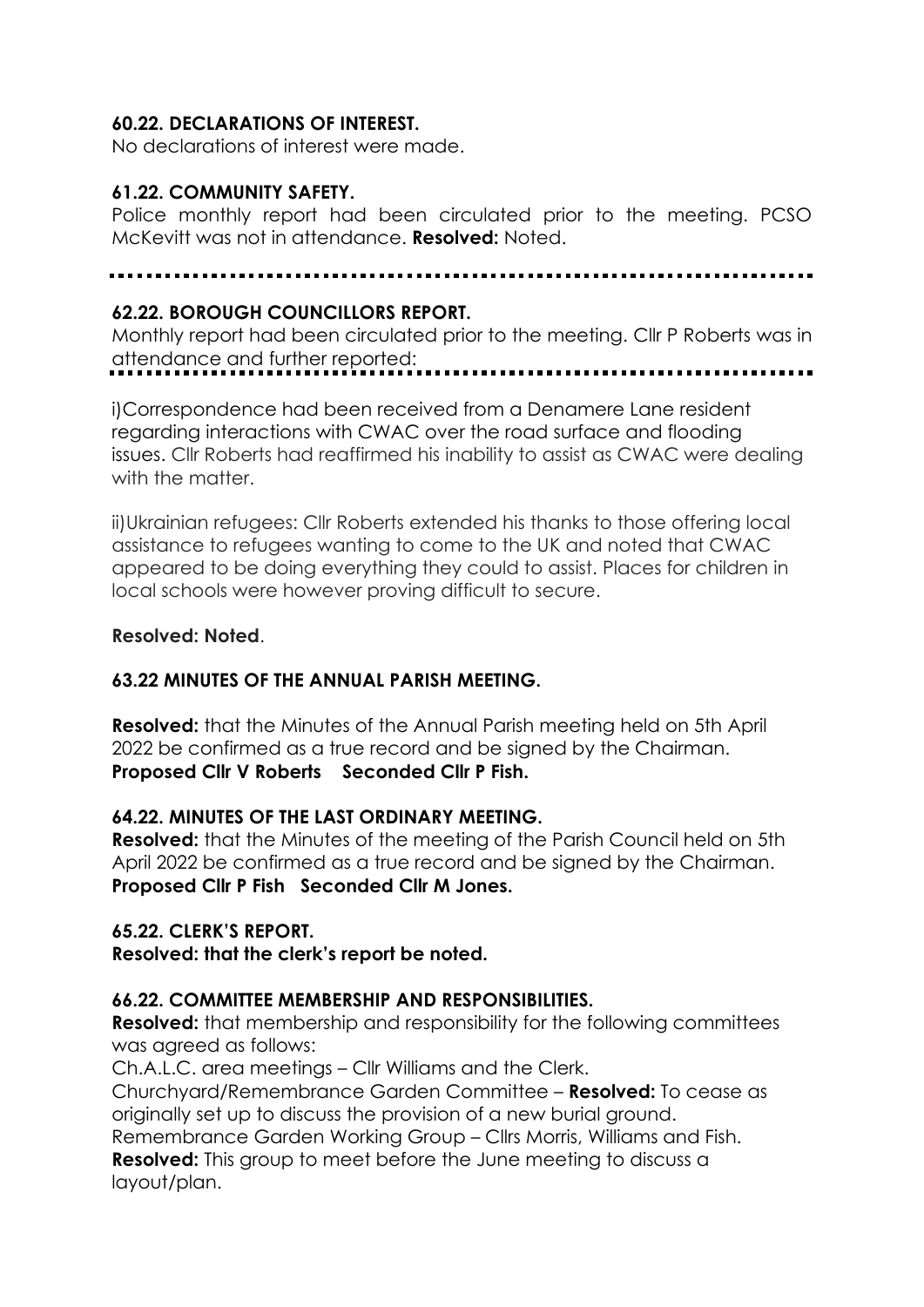Finance Working Group - Cllrs Henderson, Rowlandson, Hillyer, Morris and the Clerk. **Resolved:** to incorporate Community Project Fund.

Planning Working Group – Cllrs Jones, Rudd and Williams.

Plumpton Harding Committee – Parish Council contacts are Rev Scurr,

Margaret Clarke or Clive Mason. **Resolved:** Clerk to ask if PC representation is required.

Farndon United Charities – Cllrs Roberts, Amphlett and Finlay.

Farndon War Memorial Hall Committee – Cllrs Hillyer (FCC) and Fish (FPC). Farndon Community Club Sub Committee – **Resolved:** To cease as originally set up to deal with initial FCC work schedules.

# **67.22. APPROVAL OF STATUTORY DOCUMENTS.**

**Resolved:** that Farndon Parish Council Standing Orders be approved without amendment. Farndon Parish Council Financial Regulations be approved without amendment and that the Risk Assessment be approved without amendment. The revised Code of Conduct adopted by CWAC Council be adopted. **Proposed Cllr V Roberts Seconded Cllr S Rowlandson All agreed.**

# **68.22. ANNUAL SUBSCRIPTIONS.**

**Resolved:** that Farndon Parish Council will renew subscriptions to the Cheshire Association of Local Councils, Playing Field Association, Cheshire Community Action and the Mid Cheshire Footpaths Society**. Proposed Cllr H Williams Seconded Cllr M Jones All agreed.**

# **69.22. ASSETS, DEEDS AND LEASES.**

**Resolved:** that the assets, deeds and leases held by the Parish Council are noted without amendments. **Proposed Cllr P Amphlett Seconded Cllr M Jones. All agreed.**

# **70.22. ANNUAL INSURANCE.**

**Resolved:** that the insurance quotation for 2022/23 be approved and that a 5-year LTA be entered into. The schedule remains unchanged**. Proposed Cllr V Roberts Seconded Cllr P Fish All agreed.**

# **71.22. DATES AND TIMES OF MEETINGS TO BE HELD IN 2022/23.**

**Resolved:** that Parish Council meetings will be held on the first Tuesday of each month with the exception of August.

# **72.22 PLANNING.**

# **Existing applications where decision is still awaited:**

**21/00882/FUL** Lewis' of Farndon The Gateway High St Farndon Retractable awning over enclosed patio.

**21/01400/FUL** 1 Dee View Farndon CH3 6PR Erection of garden wall and three brick pillars to the front of the property with wooden gates to be hung on two of the brick pillars. Removal of existing kerbstones, reshape drive and replace kerb with Marshalls traditional tumbled kerb.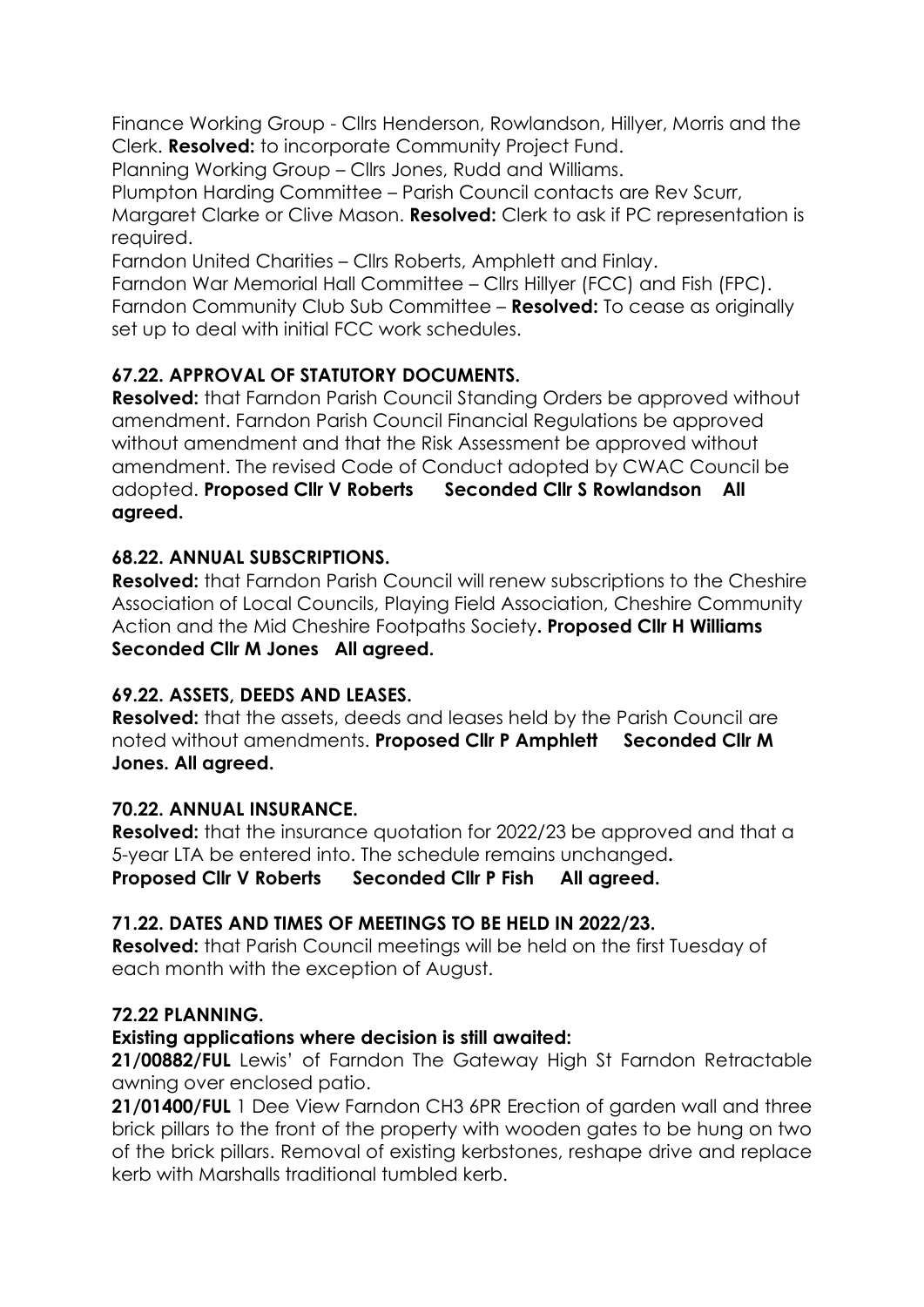**21/02184/S73** The Boathouse High Street Farndon CH3 6PU Demolition of existing café/dwelling house buildings and erection of a replacement dwelling house. Variation of Condition 2 of planning permission 15/02649/FUL (and 19/04100/NMA).

**21/03991/FUL** Townfield Farm Townfield Lane Farndon CH3 6QW Erection of 4 holiday chalets with associated works.

**21/04589/FUL** Oak Barns Townfield Lane Farndon Chester CH3 6QW Conversion of 3 dwellings to a single dwelling with associated alterations to fenestration.

**21/05018/FUL** Former Gas Storage Site Sibbersfield Lane Farndon CH3 6NX Construction of pumping station, including compound, parking space and landscaping.

**21/05050/FUL** 16 Greenway Farndon 2 storey rear extension, alteration to front and side window.

**22/00097/FUL** Land adjacent to The Cottage Marsh Lane Kings Marsh Chester Erection of a stable building and a storage building and construction of an outdoor arena.

**22/00041/FUL** Toll Bar Barton Road Farndon CH3 6NW Formation of a dropped kerb and removal of a section of existing hedge to provide new access for the existing dwelling.

**22/00857/FUL** The Boathouse High Street Farndon CH3 6PU Construction of detached double garage with first floor studio.

#### **New applications:**

**22/00972/FUL** Wynton Crewe Lane Farndon CH3 6PG Replacement side extension conversion of existing garage into kitchen and alterations to existing front porch area.

#### **Decisions:**

**Approved: 21/04848/FUL** Sibbersfield Lane Farm Sibbersfield Lane Farndon Chester CH3 6NX Construction of cow cubicle extension to existing building.

**Approved: 21/05080/FUL** 14 Ince Drive Farndon CH3 6NS Demolition of existing outrigger and construction of single storey rear and side wrap around extension.

**Approved: 22/00228/FUL** Farndon Bridge High Street Farndon Installation of a temporary overland water pipe across Farndon Holt Bridge.

### **73.22. FINANCE.**

**Resolved:** that the payment of salaries and expenses, the payment of invoices for goods received and services rendered be approved and the receipts and balances be noted.

#### **Proposed Cllr M Jones Seconded Cllr V Roberts.**

i)PWLB statement to 31 March 2022 had been received. **Resolved**: Noted.

ii)Audit: The internal audit had been successfully concluded for the year 2021/22 and the Annual Governance and Accountability Return 2021/2022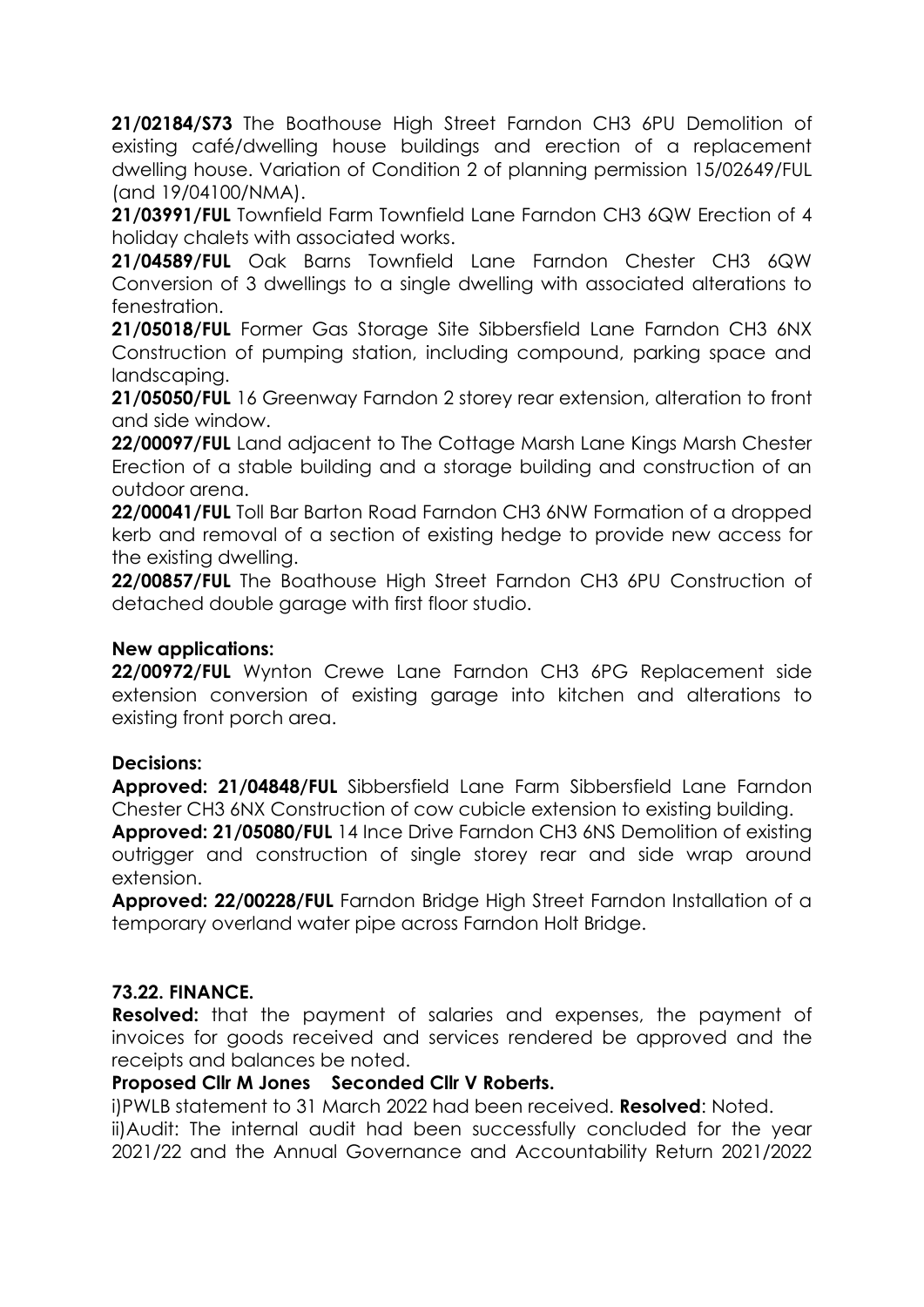Part 3 would be tabled for approval at the June meeting of the Council prior to submission to the external auditor. **Resolved**: Noted.

# **74.22. FARNDON WAR MEMORIAL HALL ANNUAL REPORT.**

A Chairmans and Treasurers report for the year 2021/2022 was received from Mr B Fish. Income and Expenditure and balance sheet for the year ended March 2022 was also received.

The Memorial Hall were pleased to report that they would not be requesting any grant monies this year from the Parish Council.

It was the intention of Mr Fish to stand down as Chairman and in the absence of any immediate volunteer to assume the position he had agreed to stay as interim Chairman for the next 6 months while a replacement could be found. **Resolved:** Noted.

# **75.22. CORRESPONDENCE, PUBLICATIONS AND INVITATIONS.**

Received: correspondence, publications and invitations. i)An invitation to attend the PCC Town and Parish Council meeting on Tuesday 24 May 2022 had been received. **Resolved:** Cllrs V Roberts and D Finlay to attend.

ii)Letter from Denamere Lane resident received requesting assistance/support in their interactions with CWAC over the road surface and flooding issues. **Resolved:** Clerk to write to resident advising that the Parish Council is unable to assist as CWAC are dealing with the matter.

iii)Letter received on behalf of 617 Squadron RAF Air Cadets offering assistance with community projects. **Resolved:** Clerk to respond thanking them and to advise that Farndon Parish Council would be grateful to accept their offer of help. Some thought would be given to suitable projects/work and the Clerk would contact them in the near future to discuss further.

iv)Letter received from contractor asking if the Parish Council were interested in a possible method of re opening the path along the cliff at the riverside. **Resolved:** While the Parish Council supported the idea, as the responsibility lay with CWAC, Cllr Roberts would ascertain which Officer the enquiry could be directed to.

v)Track off Churton Road: Concern received from a resident regarding access. The matter had been raised with the police. **Resolved:** Parish Council to forward the concern to CWAC Officers dealing with the PROW application currently submitted.

# **76.22 NEIGHBOURHOOD DEVELOPMENT PLAN.**

The revised Farndon Neighbourhood Development Plan had now been rewritten and the Design Code finished and the working group were now just waiting for some additional information in the form of maps from CWAC.